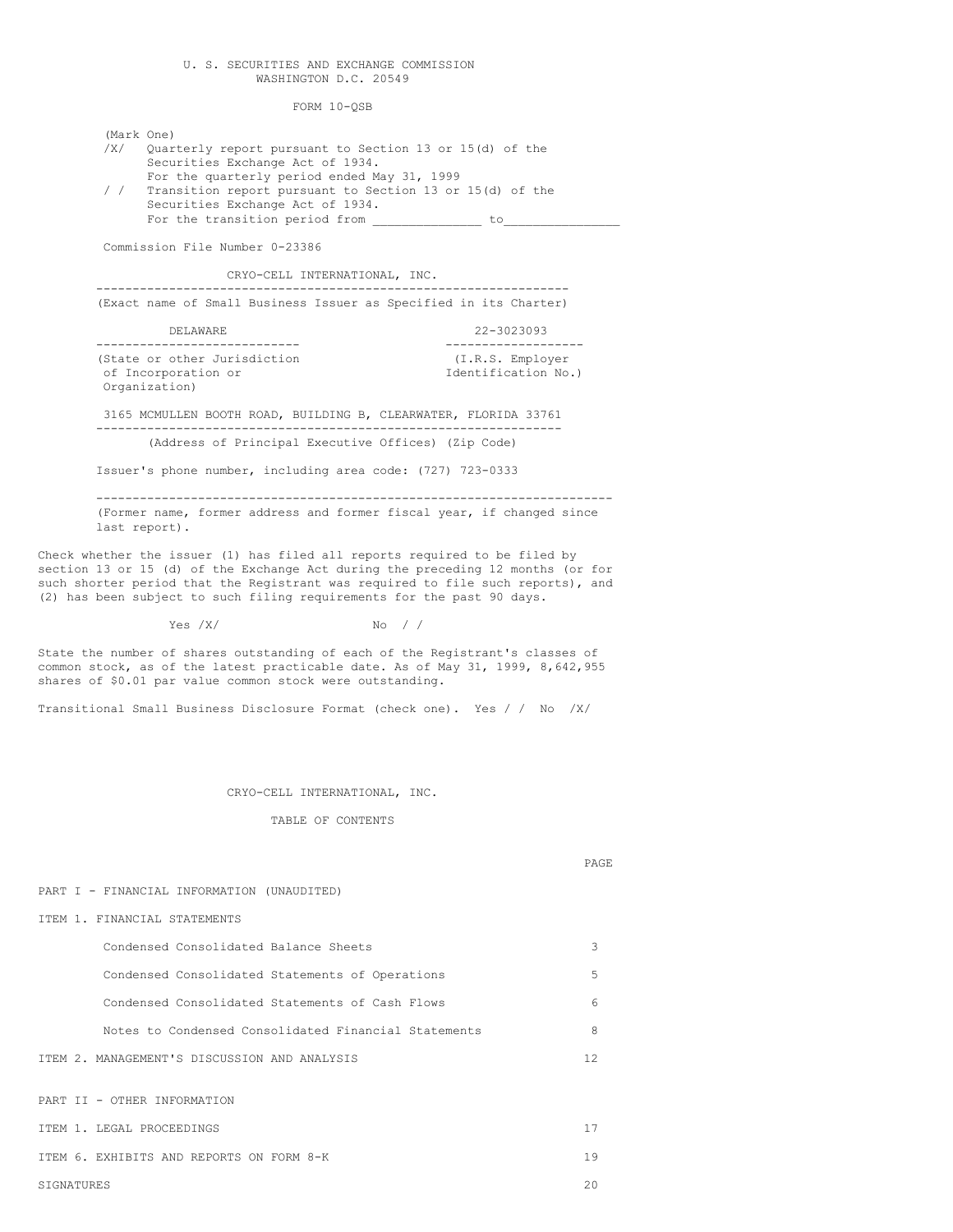# CRYO-CELL INTERNATIONAL, INC. AND SUBSIDIARIES CONDENSED CONSOLIDATED BALANCE SHEETS

# ASSETS

# <TABLE> <CAPTION>

|                                                                                                                      | 1999 1999                 | May 31, November 30,<br>1998<br>------------ |  |
|----------------------------------------------------------------------------------------------------------------------|---------------------------|----------------------------------------------|--|
| $<$ S $>$                                                                                                            | $\langle C \rangle$       | < <c></c>                                    |  |
| <b>CURRENT ASSETS</b>                                                                                                |                           |                                              |  |
| Cash and cash equivalents<br>Stock subscription receivable<br>Accounts receivable and advances (net of allowance for | $ -$                      | $$123,072$ $$499,696$<br>150,000             |  |
| doubtful accounts of $$13,380$ )                                                                                     | 71,655                    | 47,642                                       |  |
| Receivable - litigation (See Note 9)                                                                                 | 341,000                   | $\sim$ $ -$                                  |  |
| Marketable securities                                                                                                |                           | 239,741 198,114                              |  |
| Refundable income taxes                                                                                              | 8,078                     | 8,078                                        |  |
| Prepaid expenses and other current assets                                                                            |                           | 221, 157 79, 690                             |  |
| Total current assets                                                                                                 |                           | \$1,004,703 983,220<br>-----------           |  |
| PROPERTY AND EQUIPMENT                                                                                               |                           |                                              |  |
|                                                                                                                      | -----------               | -----------                                  |  |
| OTHER ASSETS                                                                                                         |                           |                                              |  |
| Intangible assets (net of amortization of<br>\$45,556 and \$42,269, respectively)                                    | 66,926                    | 69,462                                       |  |
| Marketable securities                                                                                                | 514,192                   | 521,279                                      |  |
| Deposits with vendors and others                                                                                     | 103,445                   | 133,175                                      |  |
|                                                                                                                      | ----------                | -----------                                  |  |
| Total other assets                                                                                                   | 684,563<br>.              | 723,916<br>-----------                       |  |
|                                                                                                                      |                           |                                              |  |
| TOTAL ASSETS                                                                                                         | \$4,025,525<br>---------- | \$4,079,129                                  |  |

 $<$ /TABLE $>$ 

The accompanying notes to consolidated financial statements are an integral part of these statements. 3

> CRYO-CELL INTERNATIONAL, INC. AND SUBSIDIARIES CONDENSED CONSOLIDATED BALANCE SHEETS

# LIABILITIES AND STOCKHOLDERS' EQUITY

<TABLE> <CAPTION>

|                                                                                                                                                                       | May 31,<br>1999                                       | November 30,<br>1998                                                                   |
|-----------------------------------------------------------------------------------------------------------------------------------------------------------------------|-------------------------------------------------------|----------------------------------------------------------------------------------------|
| $<$ S>                                                                                                                                                                | < <sub></sub>                                         | <<                                                                                     |
| CURRENT LIABILITIES<br>Accrued expenses and withholdings<br>Short term borrowings<br>Convertible notes payable<br>Current portion of obligations under capital leases | Ŝ.<br>375,196<br>136,055<br>15,000<br>10,000<br>5,187 | $\sim$ $\sim$ $\sim$<br>293,159<br>291,788<br>565,000<br>540,000<br>4,805<br>--------- |
| Total current liabilities                                                                                                                                             | 541,438                                               | 1,694,752                                                                              |
| OTHER LIABILITIES<br>Obligations under capital leases-net of current portion                                                                                          | 111,515<br>25,000<br>23,710                           | 75,236<br>25,000<br>15,928                                                             |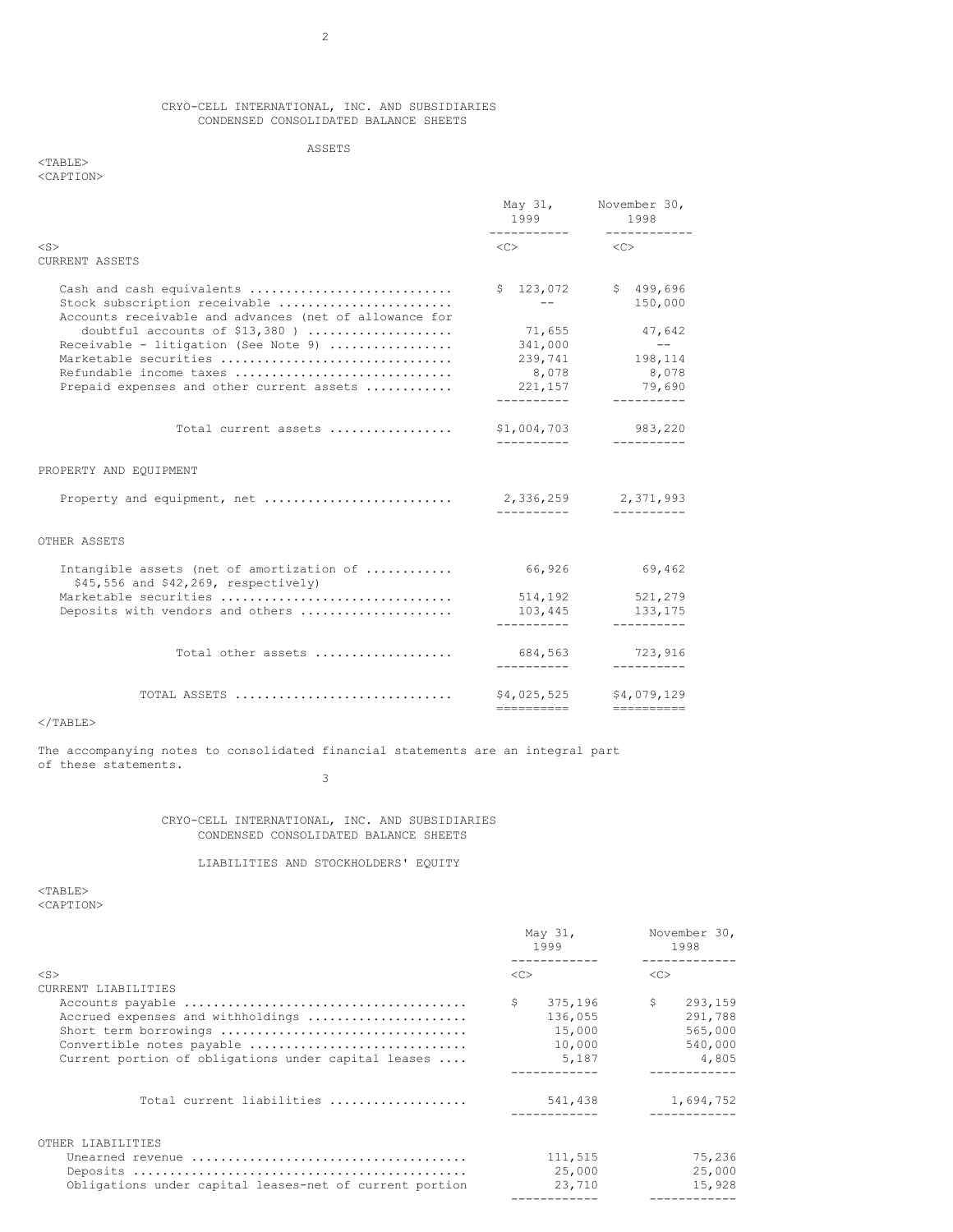| Total other liabilities                                                                                       | 160,225       | 116,164         |
|---------------------------------------------------------------------------------------------------------------|---------------|-----------------|
|                                                                                                               |               | . <u>.</u>      |
| STOCKHOLDERS' EOUITY                                                                                          |               |                 |
| Preferred stock (500,000 \$.01 par value authorized;<br>0 issued and outstanding)                             |               |                 |
| Common stock (15,000,000 \$.01 par value common shares<br>authorized; 8,642,955 at May 31, 1999 and 7,654,598 |               |                 |
| at November 30, 1998 issued and outstanding) $\dots\dots$                                                     | 85,775        | 76.546          |
| Additional paid-in capital                                                                                    | 10, 154, 742  | 8,651,428       |
| Net unrealized gain on marketable securities                                                                  | 353,933       | 319,393         |
|                                                                                                               | (7, 270, 588) | (6, 779, 154)   |
|                                                                                                               |               |                 |
| Total stockholders' equity                                                                                    | 3, 323, 862   | 2,268,213       |
| TOTAL LIABILITIES AND<br>STOCKHOLDERS' EQUITY                                                                 | 4,025,525     | 4,079,129<br>S. |
|                                                                                                               |               |                 |

# $<$ /TABLE>

The accompanying notes to consolidated financial statements are an integral part of these statements.

4

CRYO-CELL INTERNATIONAL, INC. AND SUBSIDIARIES

# CONSOLIDATED STATEMENTS OF OPERATIONS

<TABLE>

<CAPTION>

|                                                            | THREE MONTHS ENDED                                                                          |                                                                             | SIX MONTHS ENDED                                                                                                  |                 |  |
|------------------------------------------------------------|---------------------------------------------------------------------------------------------|-----------------------------------------------------------------------------|-------------------------------------------------------------------------------------------------------------------|-----------------|--|
|                                                            | 1999                                                                                        | MAY 31, MAY 31,<br>1998                                                     | MAY 31,<br>1999                                                                                                   | MAY 31,<br>1998 |  |
| $- -$<br>$<$ S $>$                                         |                                                                                             |                                                                             |                                                                                                                   |                 |  |
| <b>REVENUE</b>                                             |                                                                                             | $\langle C \rangle$ $\langle C \rangle$<br>$$311,749$ $$52,300$ $$531,216$  | $\langle C \rangle$                                                                                               | <<<br>\$        |  |
| 88,475                                                     |                                                                                             |                                                                             |                                                                                                                   |                 |  |
|                                                            |                                                                                             | -----------                                                                 |                                                                                                                   |                 |  |
|                                                            |                                                                                             |                                                                             |                                                                                                                   |                 |  |
| COSTS AND EXPENSES:                                        |                                                                                             |                                                                             |                                                                                                                   |                 |  |
| Cost of sales                                              |                                                                                             | 130,613 14,454 231,438 24,482<br>531,768 519,237 1,159,822 919,959          |                                                                                                                   |                 |  |
| Marketing, general & administrative expenses               |                                                                                             |                                                                             |                                                                                                                   |                 |  |
| Research, development and related engineering              | 19,190                                                                                      | $19,190$ $60,762$ $42,505$ $109,816$<br>$28,580$ $40,000$ $57,161$ $80,000$ |                                                                                                                   |                 |  |
| Depreciation and amortization                              | ------------                                                                                | ___________                                                                 | ------------                                                                                                      | ----------      |  |
|                                                            |                                                                                             |                                                                             |                                                                                                                   |                 |  |
| Total Cost and Expenses                                    | ___________                                                                                 | 710,151 634,452 1,490,926 1,134,258<br>___________                          | ___________                                                                                                       |                 |  |
|                                                            |                                                                                             |                                                                             |                                                                                                                   |                 |  |
| OPERATING PROFIT LOSS                                      |                                                                                             | $(398, 402)$ $(582, 152)$ $(959, 710)$                                      |                                                                                                                   |                 |  |
| (1, 045, 783)                                              |                                                                                             |                                                                             |                                                                                                                   |                 |  |
|                                                            |                                                                                             | ------------                                                                |                                                                                                                   |                 |  |
| OTHER INCOME AND (EXPENSE):                                |                                                                                             |                                                                             |                                                                                                                   |                 |  |
| Interest income                                            | $\qquad \qquad - \qquad -$                                                                  | $3,409$ --                                                                  |                                                                                                                   |                 |  |
| 10,108                                                     |                                                                                             |                                                                             |                                                                                                                   |                 |  |
| Interest expense<br>(24, 754)                              |                                                                                             | $(521)$ $(13, 716)$ $(2, 546)$                                              |                                                                                                                   |                 |  |
| Settlement on litigation (See Note 9)                      | 470,822                                                                                     |                                                                             | 470,822                                                                                                           | $- -$           |  |
| Gain on sale of unconsolidated affiliate's stock           | $\mathcal{L}^{\mathcal{L}}$ and $\mathcal{L}^{\mathcal{L}}$ and $\mathcal{L}^{\mathcal{L}}$ | $-$<br>186,479                                                              | $\mathcal{L}^{\mathcal{L}}(\mathcal{L}^{\mathcal{L}})$ and $\mathcal{L}^{\mathcal{L}}(\mathcal{L}^{\mathcal{L}})$ | 255,098         |  |
|                                                            |                                                                                             | ___________                                                                 |                                                                                                                   |                 |  |
| Total Other Income                                         |                                                                                             | $470,301$ $176,172$ $468,276$ $240,453$                                     |                                                                                                                   |                 |  |
|                                                            | ___________                                                                                 |                                                                             |                                                                                                                   |                 |  |
| INCOME (LOSS) BEFORE EQUITY IN NET LOSS OF                 |                                                                                             |                                                                             |                                                                                                                   |                 |  |
| UNCONSOLIDATED AFFILIATE AND<br>PROVISION FOR INCOME TAXES |                                                                                             | $(57, 923)$ $(405, 980)$ $(491, 434)$                                       |                                                                                                                   |                 |  |
| (805, 330)                                                 |                                                                                             |                                                                             |                                                                                                                   |                 |  |
| Provision for income taxes                                 |                                                                                             | $---$                                                                       |                                                                                                                   |                 |  |
| Equity in net loss of unconsolidated affiliate             | $- -$                                                                                       | 112,298                                                                     | $- -$                                                                                                             | 220,392         |  |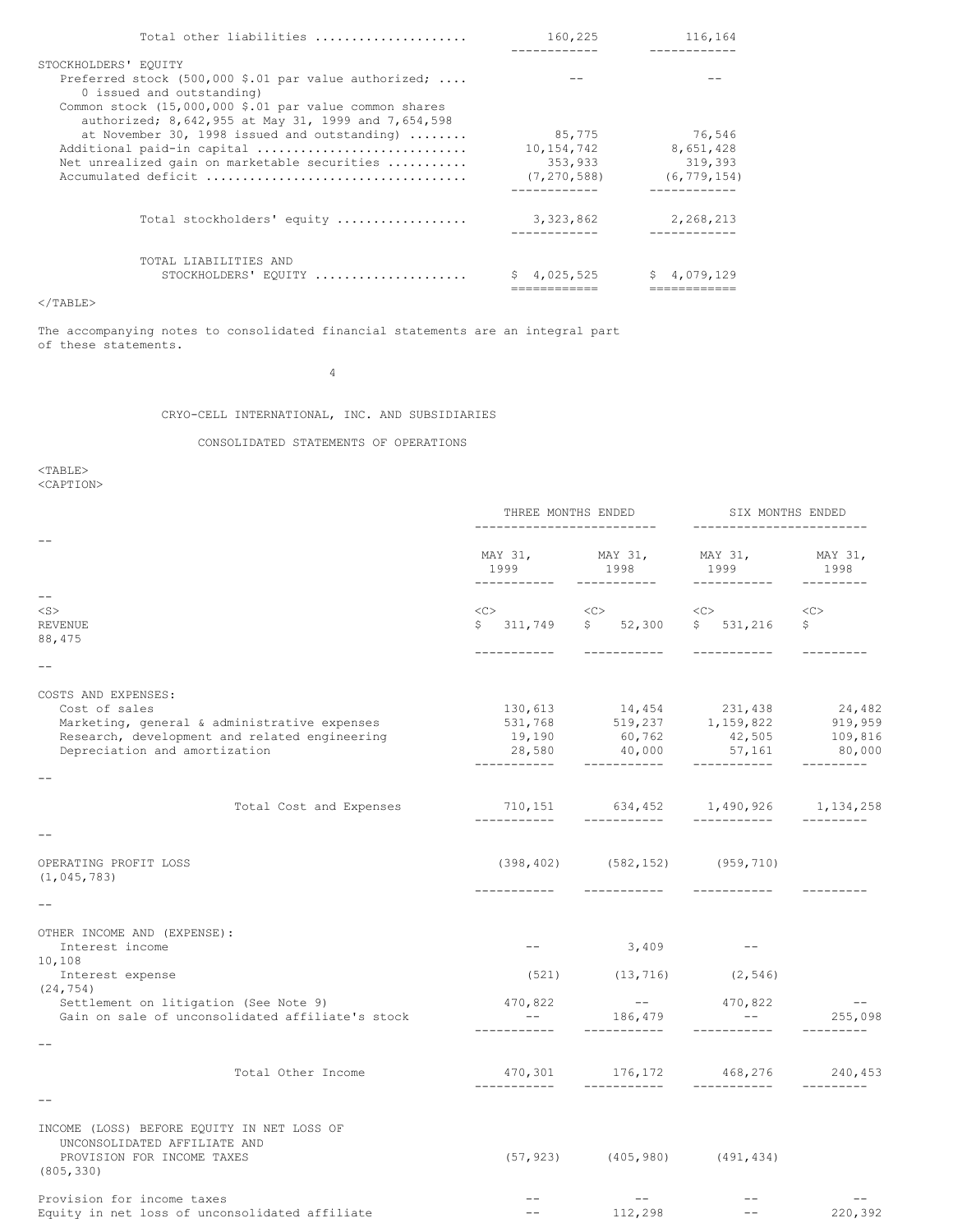|                                      | -----------                | -----------                              | __________                                                             | --------- |
|--------------------------------------|----------------------------|------------------------------------------|------------------------------------------------------------------------|-----------|
| --<br>NET LOSS<br>(51, 025, 722)     |                            | $(557, 923)$ $(5518, 278)$ $(5491, 434)$ |                                                                        |           |
| ------------<br>____________         | ___________<br>----------  | ___________<br>----------                | ___________<br>----------                                              |           |
| NET LOSS PER SHARE<br>(S0.14)        |                            | $(50.01)$ $(50.07)$                      | (50.06)                                                                |           |
| ___________<br>___________           | ___________<br>________    | ___________<br>________                  | ___________<br>---------                                               |           |
| Number of Shares Used In Computation | ___________<br>___________ | ___________<br>____________              | 8,549,460 7,242,086 8,207,458 7,221,192<br>___________<br>____________ |           |
| ___________<br>________              |                            |                                          |                                                                        |           |

 $<$ /TABLE $>$ 

The accompanying notes to consolidated financial statements are an integral part of these statements

5

<TABLE> <CAPTION>

> CRYO-CELL INTERNATIONAL, INC. AND SUBSIDIARIES CONSOLIDATED STATEMENT OF CASH FLOWS

|                                                                    | SIX MONTHS ENDED<br>--------------------------                             |  |                         |
|--------------------------------------------------------------------|----------------------------------------------------------------------------|--|-------------------------|
|                                                                    | MAY 31, MAY 31,<br>1999 1998<br>(UNAUDITED) (UNAUDITED)                    |  |                         |
| $<$ S $>$                                                          | -----------            --------<br>$\langle C \rangle$ $\langle C \rangle$ |  |                         |
| CASH FLOWS FROM OPERATING ACTIVITIES                               |                                                                            |  |                         |
| Net loss                                                           | $$(491, 434)$ $$(1, 025, 722)$                                             |  |                         |
| Adjustments to reconcile net loss                                  |                                                                            |  |                         |
| to cash used for operating activities:                             |                                                                            |  |                         |
| Depreciation and amortization                                      |                                                                            |  | 57,161 80,000           |
| Equity in loss of unconsolidated affiliate                         | $\sim$ $ -$                                                                |  | 220,392                 |
| Payment of consulting and professional services with stock 117,334 |                                                                            |  |                         |
| Changes in assets and liabilities:                                 |                                                                            |  |                         |
| Accounts receivable                                                |                                                                            |  | $(24, 013)$ $(46, 407)$ |
| Receivable litigation                                              | $(470, 822)$ --                                                            |  |                         |
| Prepaid expenses and other current assets                          | $(141, 467)$ 29,374                                                        |  |                         |
| Accounts payable                                                   | 211,859 (12,351)<br>36,279 43,665                                          |  |                         |
| Unearned revenue and deposits                                      |                                                                            |  |                         |
| Accrued expenses                                                   | $(155, 733)$ 32,202                                                        |  |                         |
| Refundable income taxes                                            | $\alpha = 0.00000$ and $\alpha = 0.0000$                                   |  | 3,230                   |
| Deposits and other                                                 | 29,730 (147,284)                                                           |  |                         |
| NET CASH USED FOR OPERATING ACTIVITIES                             | $(831, 106)$ $(822, 901)$                                                  |  |                         |
| CASH FLOWS USED FOR INVESTING ACTIVITIES:                          |                                                                            |  |                         |
| Purchases of property and equipment-net                            | $(8, 390)$ $(112, 589)$                                                    |  |                         |
| NET CASH USED FOR INVESTING ACTIVITIES                             | $\frac{1}{2}$ (8,390) $\frac{1}{2}$ (112,589)<br>------------              |  |                         |
| CASH FLOWS FROM FINANCING ACTIVITIES                               |                                                                            |  |                         |
| Sale of stock options                                              |                                                                            |  | $-- 67,500$             |
| Repayment of debt                                                  |                                                                            |  |                         |
| Sale of common stock                                               | $(550,000)$ --<br>1,015,208 137,500                                        |  |                         |
| Borrowing on line of credit                                        | $\sim$ $  -$                                                               |  | 50,000                  |
| Principal payments under capital leases                            | $(2, 336)$ (533)                                                           |  |                         |
| NET CASH PROVIDED BY FINANCING ACTIVITIES:                         | 462,872 254,467<br>___________                                             |  | -----------             |
| Decrease in cash and cash equivalents                              | $(376, 624)$ $(681, 023)$                                                  |  |                         |

 $<$ /TABLE>

The accompanying notes to consolidated financial statements are an integral part of these statements.

6

CRYO-CELL INTERNATIONAL, INC. AND SUBSIDIARIES CONSOLIDATED STATEMENT OF CASH FLOWS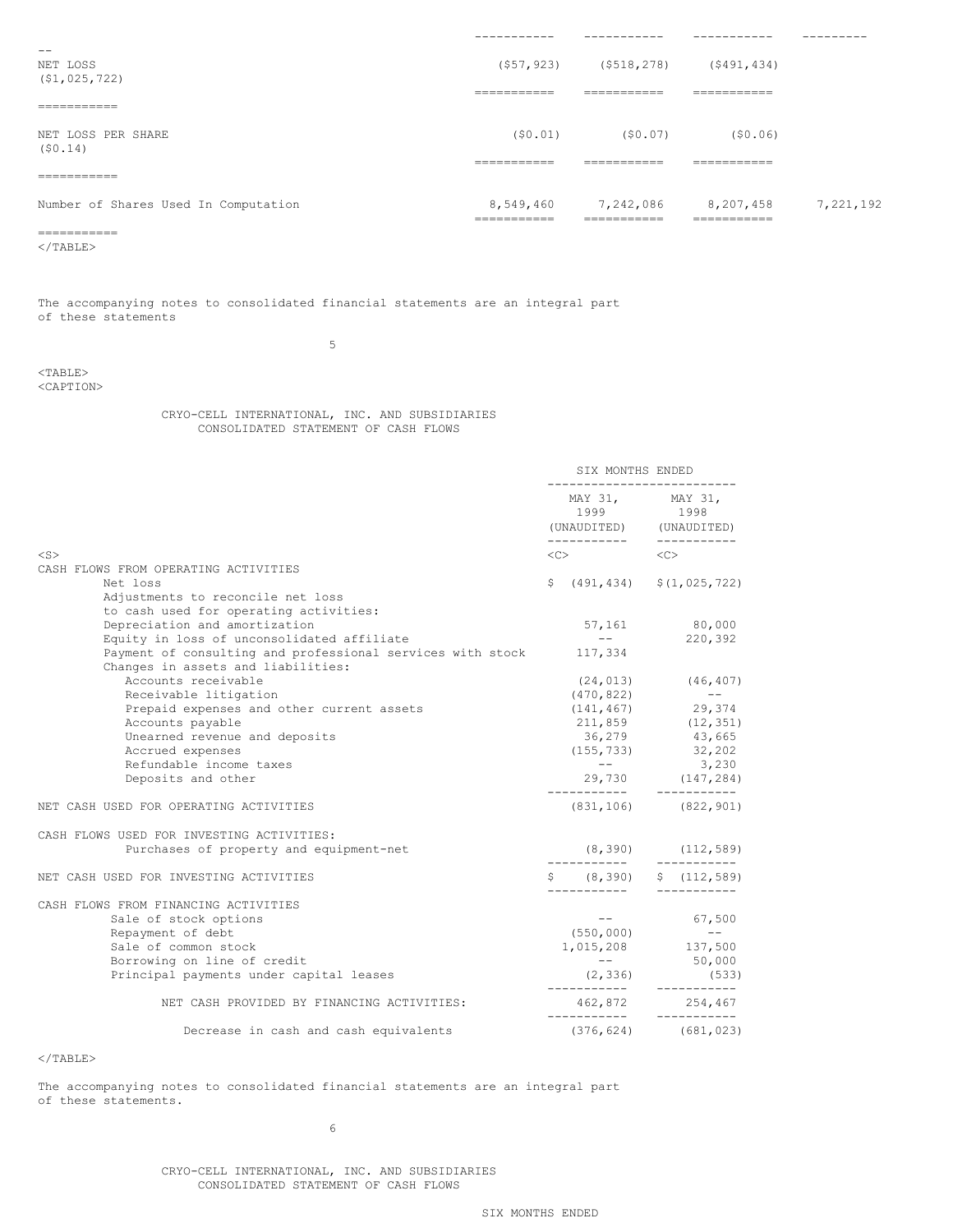|                                                   |           | MAY 31, MAY 31,         |
|---------------------------------------------------|-----------|-------------------------|
|                                                   | 1999      | 1998                    |
|                                                   |           | (UNAUDITED) (UNAUDITED) |
| Cash and cash equivalents:                        |           |                         |
| Beginning of year                                 | 499,696   | 814,156<br>-------      |
| End of period                                     | \$123,072 | \$133,133               |
| SUPPLEMENTAL DISCLOSURE OF CASH FLOW INFORMATION: |           |                         |
| Cash paid during the year for:                    |           |                         |
| Interest                                          | \$<br>521 | \$24,754                |
| Income taxes                                      | \$        | Ś                       |
|                                                   |           |                         |

SUPPLEMENTAL SCHEDULE OF NON-CASH INVESTING AND FINANCING ACTIVITIES:

1 The Company borrowed \$530,000 on convertible promissory notes. The loans were converted to 302,000 of the Company's common stock at a price of \$1.75 per share.

The accompanying notes to consolidated financial statements are an integral part of these statements.

7

# CRYO-CELL INTERNATIONAL, INC. NOTES TO CONDENSED CONSOLIDATED FINANCIAL STATEMENTS MAY 31, 1999 (UNAUDITED)

## NOTE 1 - FINANCIAL STATEMENTS

The Consolidated Financial Statements including the Consolidated Balance Sheet as of May 31, 1999, Consolidated Statements of Operations for the six months ended May 31, 1999 and Consolidated Statement of Cash Flows for the six months ended May 31, 1999 have been prepared by the Company, without audit. In the opinion of Management, all adjustments (which include only normal recurring adjustments) necessary to present fairly the financial position, results of operations and changes in cash flows at May 31, 1999 and for all periods presented have been made.

Certain information and footnote disclosures normally included in consolidated financial statements prepared in accordance with generally accepted accounting principles have been condensed or omitted. It is suggested that these condensed financial statements be read in conjunction with the financial statements and notes thereto included in the Company's November 30, 1998 Annual Report on Form 10-KSB.

# NOTE 2 - MARKETABLE SECURITIES

# NET/TECH INTERNATIONAL

In November 1998 the Company's ownership percentage in Net/Tech International Inc. (NTTI) decreased to less than 20% of the outstanding shares of NTTI. The Company had accounted for its investment in NTTI in previous years using the equity method but as of the date upon which its ownership percentage fell below 20% the Company used the guidance in SFAS 115 ACCOUNTING FOR CERTAIN INVESTMENT IN DEBT AND EQUITY SECURITIES, to account for the investment. Under this guidance all of the Company's marketable securities are classified as available-for-sale as of the balance sheet date and reported at fair value, with unrealized gains and losses recorded as a component of stockholder's equity. Since NTTI stock is thinly traded and subject to considerable price fluctuation, were the Company to attempt to sell large blocks of shares, it is unlikely that the Company would be able to obtain the exchange market value as listed. This security is therefore subject to considerable market risk. Since the stock owned in Net/Tech International, Inc. is subject to trading restrictions a portion of this investment has been classified as a non-current asset based upon the number of shares which may not be sold in 1999.

The Company recognized losses under the equity method for the NTTI investment during 1998 reducing the cost basis of the stock to \$0. An unrealized gain has been recorded as a component of stockholders equity in the amount of \$685,933 to reflect the fair market value of the investment as of May 31, 1999.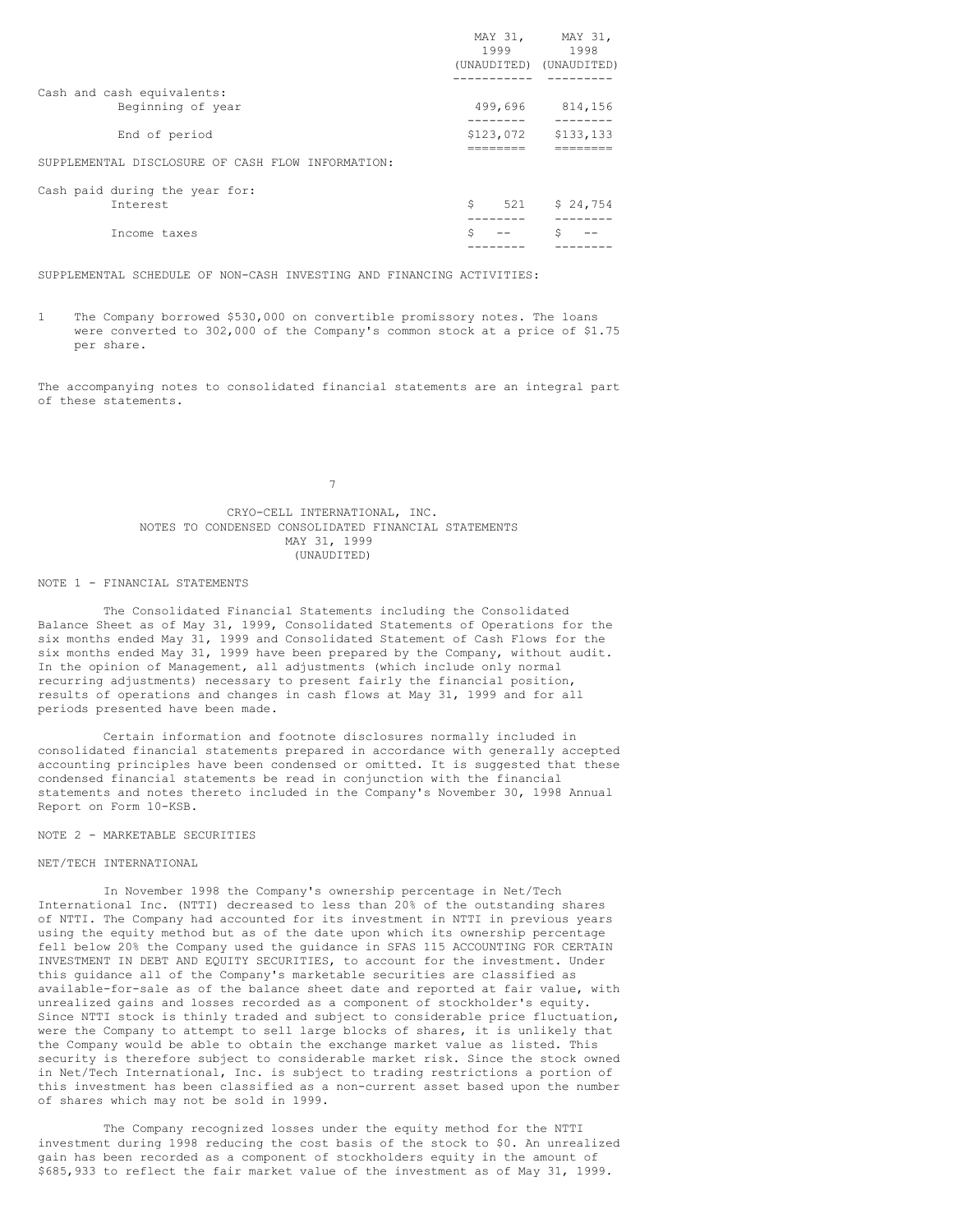## CRYO-CELL INTERNATIONAL, INC. NOTES TO CONDENSED CONSOLIDATED FINANCIAL STATEMENTS MAY 31, 1999 (UNAUDITED)

## NOTE 2 - MARKETABLE SECURITIES (CONT'D)

## OTHER SECURITIES

In 1997 the Company acquired 100,000 shares of an equity security in payment for the sale of a Revenue Sharing Agreement. The original cost as determined by the trading price on the date of acquisition was \$400,000. The fair value of this security as of May 31, 1999 and 1998 was \$68,000 and \$200,000 respectively and the unrealized holding loss on this security was \$332,000 and \$200,000 as of May 31, 1999 and 1998 respectively.

#### NOTE 3 LINE OF CREDIT

In August 1997, the Company entered into a one-year line of credit agreement with NationsBank, N.A. ("the Bank") whereby the Company borrowed \$550,000 from the Bank. As part of the agreement, the Bank received a \$10,000 commitment fee. The agreement expired on August 21, 1998 and in December 1998, the loan was paid in full.

# NOTE 4 - COMMITMENTS AND CONTINGENCIES

In June 1998, the Company entered into an agreement, with World Medical Match, a non-profit corporation, whose mission includes assisting the poor with funds to provide them access to medical matching opportunities. The agreement states that World Medical Match agrees to grant the Company \$50,000 for the purpose of paying for 200 U-CordTM stem cell collection kits and the first year of cryogenic storage for the benefit of indigent expectant parents. Upon execution of the agreement the Company was granted \$25,000 which is classified as a deposit on the balance sheet. The Company is currently working with local physicians and hospitals to implement this project.

As part of the September 1998 agreement between Steve Ferens and the Company, CRYO-CELL committed to issue 200,000 shares of the Company's restricted common stock in exchange for marketing services to be provided by Ferens and his team of sub-contractors. The contract is for a five year period and provides for the issuance of 10,000 shares of stock upon the signing of the agreement, 40,000 shares upon the implementation of the marketing program and 50,000 shares to be issued at various times during the contract period. The agreement calls for the balance of 100,000 shares to be issued upon the achievement of certain performance goals during the third year of the agreement. The Company issued 60,000 shares as of May 31, 1999. These issuances resulted in compensation expense of \$42,500 during 1998, \$34,000 of which is an accrued expense as of November 30, 1998 and compensation expense of \$23,750 as of May 31, 1999. The remaining shares will be issued subject as outlined above and recorded as an expense in the period of issuance.

In January 1999, the Company extended its marketing agreement with Lamaze Publishing Company to sponsor the Lamaze tutorial tape and full page advertisements in the Lamaze Parent Magazine at a cost of \$200,000. The extended agreement commences in April 1999. As of May 31, 1999, the Company paid \$100,000 of this agreement and is recognizing this as a prepaid expense on the balance sheet. The prepaid expense is being prorated over the term of the contract and expensed accordingly. In July 1999, the Company was informed that Lamaze Publishing Company is to be acquired by iVillage, Inc., a leading online women's network. The Company's agreements with Lamaze will remain in tact, including the exclusivity provisions for first rights for renewal each year.

 $\ddot{9}$ 

CRYO-CELL INTERNATIONAL, INC. NOTES TO CONDENSED CONSOLIDATED FINANCIAL STATEMENTS MAY 31, 1999 (UNAUDITED)

## NOTE 5 - LEGAL PROCEEDINGS

On July 20, 1998, the Company won a jury verdict in San Francisco Superior Court against the University of Arizona and other defendants. The award was \$1,050,000 for the breach of contract and an additional \$120,000 was awarded to the Company for the University of Arizona's misappropriation of trade secrets. The court rejected three post-trial motions by the University of Arizona to reduce the award or set aside the verdict. The University is now appealing the judgment. The University has expressed a willingness to enter settlement talks and such talks have commenced. The appellate briefs have yet to be filed.

8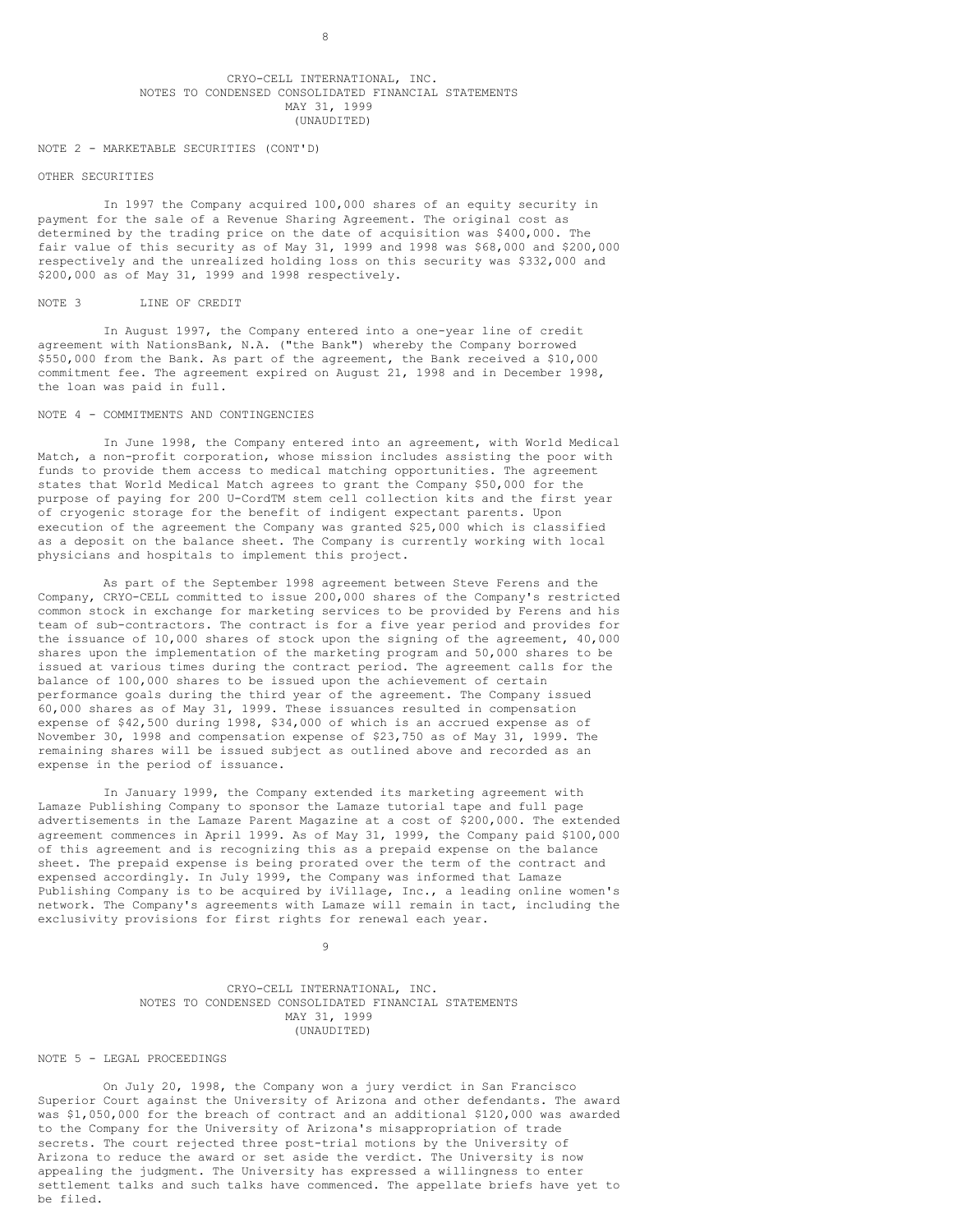On February 10, 1999 the Company, the Company's Executive Vice President, the Company's legal counsel and the Company's CEO and Chairman were named as the defendants in a lawsuit filed in the Superior Court of Orange County, California by Horwitz & Beam, the attorneys which had represented CRYO-CELL in its suit against the University of Arizona et al. The plaintiff alleges breach of contract and seeks payment of \$129,822 in allegedly unpaid fees and costs associated with the University of Arizona litigation. The plaintiff also asserts claims of misrepresentation. In reference to these misrepresentation claims, plaintiff has filed a Statement of Damages, which asserts \$1,000,000 in general damages and \$3,500,000 in punitive damages.

The Company believes there is no merit to the suit and that none of the claimed \$129,822 in fees is due and owing under the contract. The Company believes that Horwitz & Beam brought this action and improperly sought punitive damages for the purpose of interfering with the Company's efforts to raise and maintain additional capital.

Accordingly, on June 14, 1999, the Company filed: (1) an answer denying all liability; (2) a counterclaim for breach of contract and malpractice, seeking in excess of \$1 million in compensatory damages arising from the malpractice; (3) a motion to dismiss the individual defendants for lack of jurisdiction; and (4) a motion to dismiss all punitive damages allegations against the Company, pursuant to Rule 9(b) of the Federal Rules of Civil Procedure and Section 3294(a) of the California Civil Code, which does not authorize punitive damages in an action for breach of an obligation arising from contract. The motion to strike punitive damages has not yet been ruled on by the court.

# NOTE 6 - CONVERTIBLE NOTES

In November 30, 1998, the Company borrowed \$530,000 on eleven convertible promissory notes. The notes had a term of six months at which time the principal plus interest, at 8% per year is due. The promissory notes contained a conversion provision to the Company's restricted common stock at \$2.00 per share. In February 1999, the loan agreements were converted to 302,000 shares of the Company's common stock at a price of \$1.75 per share. The loan holders agreed to forego any accrued interest and any registration rights. All shares are subject to Rule 144.

In October 1998, the Company entered into a convertible note agreement borrowing \$10,000 from an investor. The note has a term of one year at which time the principal plus interest, at 20% per year, will be due. The noteholder has the option to be paid in full for interest plus principal or to convert to the Company's common stock at \$2.00 per share. All shares are subject to Rule 144.

10

# CRYO-CELL INTERNATIONAL, INC. NOTES TO CONDENSED CONSOLIDATED FINANCIAL STATEMENTS MAY, 1999 (UNAUDITED)

#### NOTE 7 - STOCKHOLDERS EQUITY

In December 1998, the Company received \$580,320 from the sale of 310,000 shares of its restricted common stock at \$1.87 per share. The proceeds from this transaction were used to eliminate the line of credit (see Note 3). In January and February 1999, the Company received \$200,000 from the exercise of options to purchase 200,000 shares of its common stock at \$1.00 per share.

In May 1999, the Company received \$84,888 from the sale of 40,000 shares of its restricted common stock at a price of \$2.12 per share. In June 1999, the Company received \$200,000 from the sale of 100,000 shares of its restricted common stock at a price of \$2.00 per share.

#### NOTE 8 - AGREEMENTS

#### ARIZONA

On February 9, 1999, the previous agreements with the Company's Arizona Revenue Sharing Partners were modified. The modifications were necessary due to the litigation with the University of Arizona and the investors entered into Revenue Sharing Partnership Agreements for the state of Florida. The Company will credit the investors \$450,000 (previously paid) toward the purchase of the partnership. The balance of \$550,000 will be paid through their entitlements. Per the revised agreement the partners were issued 100,000 options of the Company's common stock at an exercise price of \$2.50 per share with a five year term. The Revenue Sharing Partnership applies to storage originating from clients in the state of Florida and covers a total of 33,000 spaces. It cancels the investors previous obligation to provide the Company with \$675,000 plus accrued interest.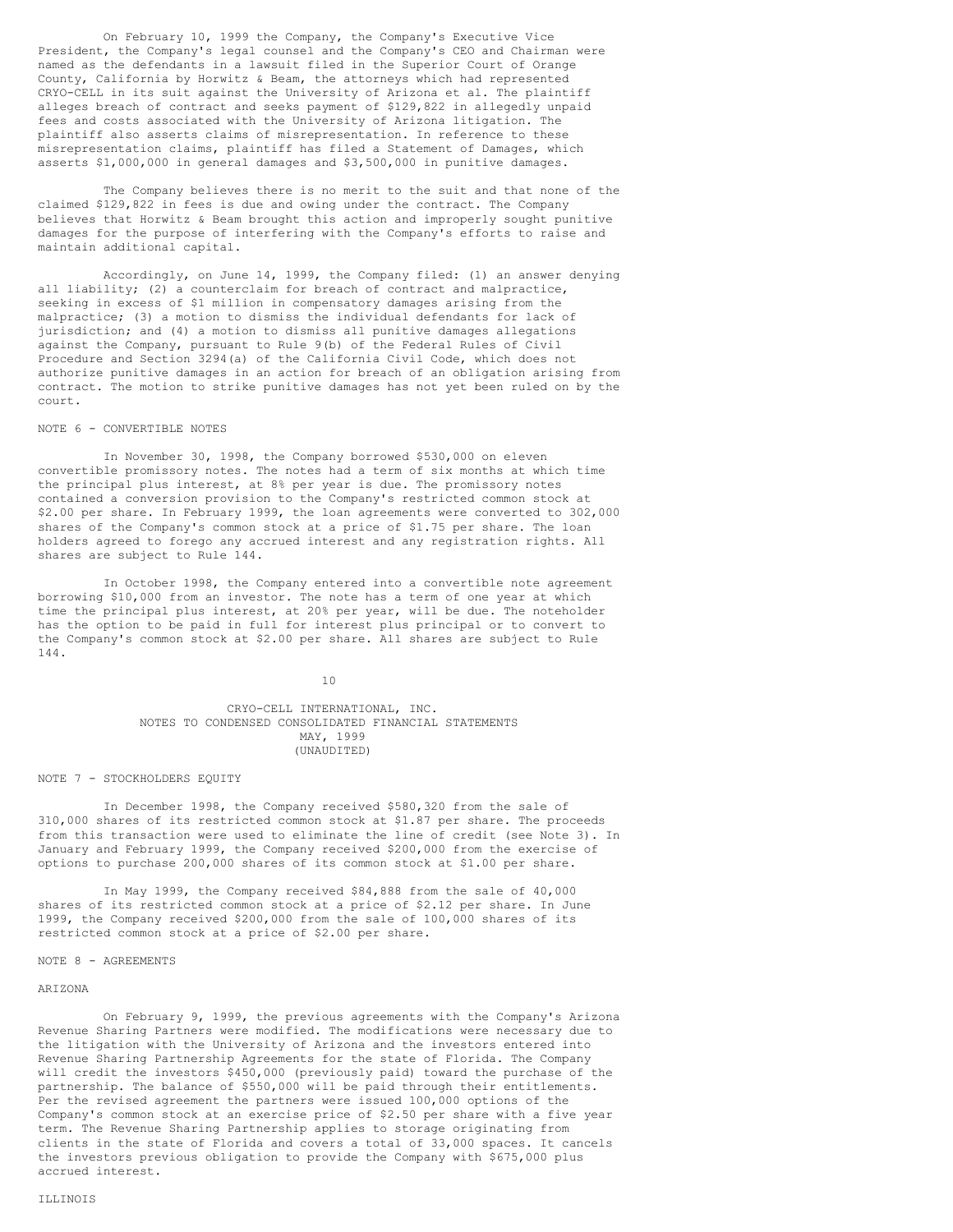In 1996, the Company signed agreements with a group of investors entitling them to an on-going 50% share in CRYO-CELL's portion of net storage revenue generated by the specimens stored in the Illinois Masonic Medical Center. Since the company will no longer be storing new specimens in Chicago, the agreements were modified in 1998 to entitle the investors to a 50% share of the company's portion of net revenues relating to specimens originating in Illinois and contiguous states and stored in Clearwater up to 33,000 spaces.

## BIO-STOR

On February 26, 1999, the Company modified all previous agreements with Bio-Stor International, Inc. The modified agreement enters Bio-Stor into a Revenue Sharing Partnership Agreement for the state of New York. The Company will credit Bio-Stor's \$900,000 (previously paid) toward the purchase of 90% of the New York partnership. Bio-Stor will receive 90% of the 50% share in CRYO-CELL's portion of net storage revenues generated by the specimens originating from the Company's clients in the state of New York for up to 33,000 shared spaces. This agreement supersedes all other agreements between Bio-Stor International, Inc and the Company.

11

## CRYO-CELL INTERNATIONAL, INC. NOTES TO CONDENSED CONSOLIDATED FINANCIAL STATEMENTS MAY 31, 1999 (UNAUDITED)

## NOTE 8 - AGREEMENTS (CONT'D)

# DUBLIND PARTNERS, INC.

In February 1999, the Company entered into an exclusive agreement with Dublind Securities, Inc. and Dublind Partners, Inc. concerning the placement of securities in a minimum amount of \$3,500,000 up to \$7,000,000. The agreement engaged DSI until July 1, 1999 and expired if a minimum of \$3,500,000 was not raised by that date.

Dublind Partners, Inc. did not raise the minimum capital required by the agreement by July 1, 1999. The Company did not agree to extend the agreement and believes that it can arrange alternative financing on more favorable terms, with significantly less dilution of the Company's common stock.

## NOTE 9 - LITIGATION

The University of Arizona has made a settlement offer to the Company in the amount of \$700,000. The Company has neither accepted nor rejected this offer; settlement discussions have been underway and the Company believes they can be resolved shortly. The Company has deducted \$359,000 from the \$700,000 offer, which the Company's previous attorneys had claimed was due them, as a lien against the award. The Company disputes their position and has countersued Horwitz & Beam and is seeking \$1,000,000 in compensatory damages on an unspecified amount of punitive damages deemed appropriate by the court. The Company has shown \$341,000 as a receivable as a minimal amount expected from the settlement.

## ITEM 2. MANAGEMENT'S DISCUSSION AND ANALYSIS OR PLAN OF OPERATION.

CRYO-CELL International, Inc., is a Delaware Corporation, incorporated on September 11, 1989. It is engaged in cellular storage and the design and development of cellular storage devices. During the period since its inception, the Company's activities have principally involved the design and development of its cellular storage unit ("CCEL Cellular Storage Unit") and in securing patents on the same. The Company's primary focus is to utilize its cellular storage experience and technology for the cryopreservation of umbilical cord blood (U-CordTM) stem cells in its own processing and cryopreservation facility at its Clearwater, Florida headquarters. During 1998 the Company consolidated its new specimen processing and storage activities to its own state of the art facility in its Clearwater, Florida headquarters.

In June 1998, the Company signed an agreement with Women & Infants Hospital of Rhode Island for the establishment of a commercial placental/umbilical cord blood bank at their Providence, Rhode Island medical facility. Women & Infants Hospital currently has annual births in excess of 9,000 and will be offering its stem cell banking services to the parents of these babies. Women & Infants laboratory personnel have completed their training at the Company's state of the art facility in Clearwater, Florida; commencement of processing and storage at Women & Infants laboratory is expected to commence within the next few months.

During 1999, all U-cord(TM) blood processing and preservation will be done at the Company's facility with the exception of those specimens processed at Women & Infants Hospital in Providence, Rhode Island. It is anticipated that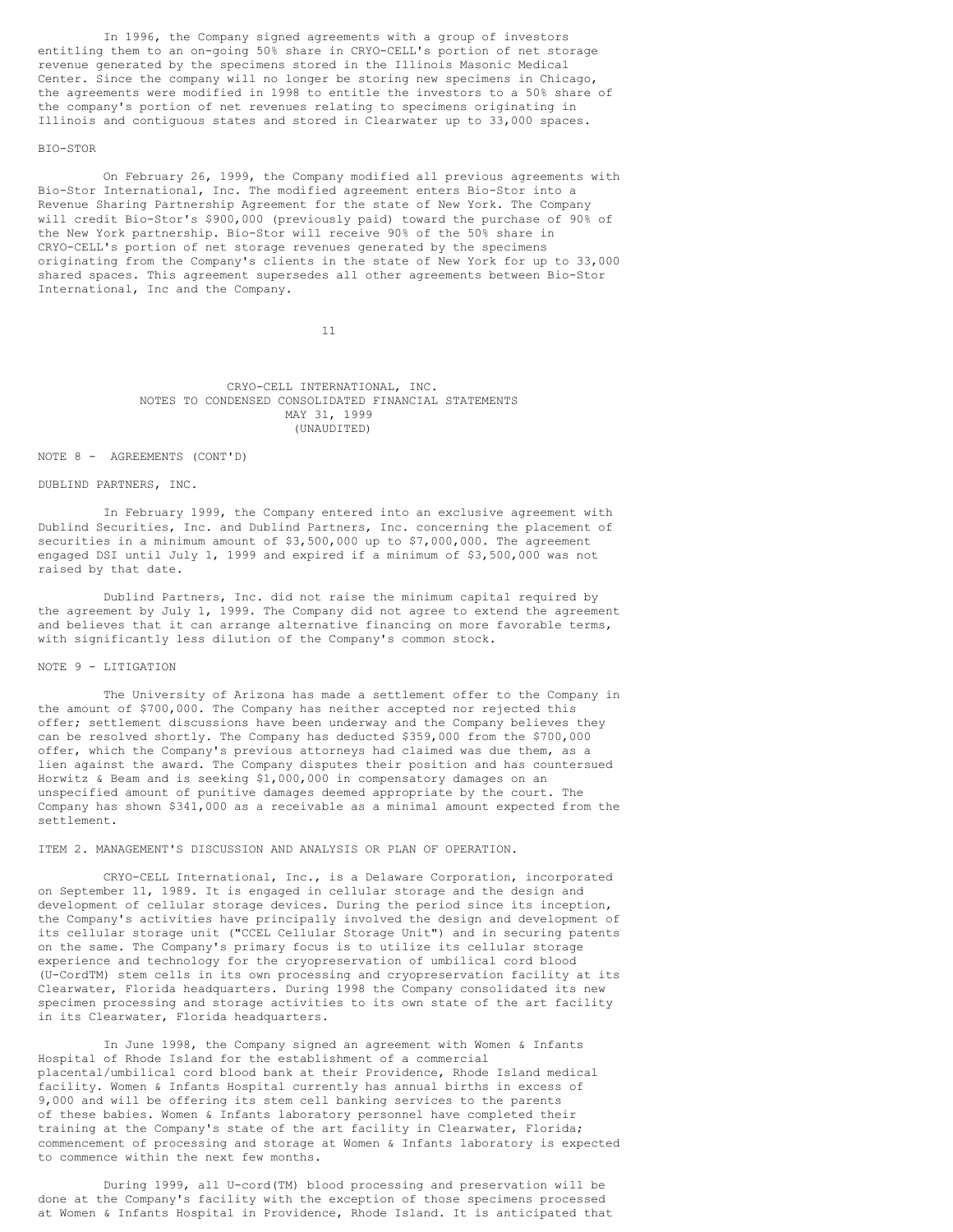this shift in focus will limit the number of new LifespanSM Center implementations in the future.

The Company's technology involves patented, multi-faceted cellular storage units and the technology for processing stem cells from umbilical cord blood. The Company believes that its long-term cellular storage unit will provide an improved ability to store cells or other material in liquid nitrogen, its

12

vapors or other media. The unit is controlled by a computer system that robotically inserts vials in pre-selected storage areas inside the chamber. Additionally, the stored material can be robotically inserted or retrieved by computer on an individual basis without all of the remaining specimens being exposed to ambient temperature. The efficient use of storage space and dual identification system for inventory control is a competitive advantage for the Company. The Company is the assignee of all patents on the units.

An independent manufacturer utilizing the Company's patented design currently assembles the unit. The Company has been advised by Underwriters Laboratories ("U/L") that it has passed all required inspections and the unit is now U/L listed. In order to affix the U/L label to all units that are deployed in the future, they must contain the same parts, operating capabilities and features as in the tested CCEL II model.

In February 1999, the Company was informed that the patent on the CCEL III computer controlled robotically operated cellular storage system has been granted. The CCEL III is designed to be multi-functional and to meet International manufacturing requirements. When completely developed the unit will be able to store more than 35,000 specimens in 5ml vials. Moreover, as many as 8 million one inch vials could be preserved in approximately 250 square feet. The prototype is expected to be completed in the third quarter of 1999.

The following is a discussion and analysis of the financial condition and results of operations of the Company for the quarter ended May 31, 1999 as compared to the same period of the prior year.

#### GENERAL

CRYO-CELL has renewed its agreement with the Lamaze Publishing Company to sponsor the Lamaze YOU AND YOUR BABY tutorial tape. The agreement calls for Lamaze to distribute the videotape to 1.8 million women in their third trimester of pregnancy. Over 90% of first time mothers and 45% of the pre-natal market avail themselves of the Lamaze Institute for Family Education proven instruction program. The tutorial tape, which will be distributed by over 12,000 instructors, discusses the importance of cord blood storage and refers viewers to the full page ad the company has placed in the Lamaze Parents Magazine, which will be distributed to 2.4 million expectant mothers. In addition, the Company has also placed an ad in "Lamaze para Padres", Lamaze Publishing's magazine for Hispanic mothers-to-be. The Company has exclusivity on the tutorial tape in the cord blood storage category and first right of refusal for renewal of the agreement beyond 1999.

In June 1998, the Company entered into an agreement with International Broadcast Corporation (IBC). IBC was to produce a one-half hour infomercial relating to CRYO-CELL's U-CordTM stem cell processing and storage activities. IBC has since been acquired by 5th Avenue Channel Corp. In May 1999, the Company signed an exclusive joint venture marketing agreement with 5th Avenue Channel Corp. Under the terms of the new agreement, the Company and 5th Avenue Channel will have an equal 50-50 partnership in a new corporation, the Newbirth Network, Inc. This new entity will offer important health information and products to expectant parents through 5th Avenue's television, Internet and mass marketing distributions. Upon calling 5th Avenue Channel's toll-free number, expectant parents can receive a videotape explaining the option they have for storing their newborn's cord blood stem cells. 5th Avenue Channel has committed to producing and distributing a minimum of one million tapes for a small shipping and handling charge.

In June 1998, the Company was granted a license to operate in the state of New York. The New York Department of Health has approved the Company's application to operate as a comprehensive tissue procurement service, processing and storage facility. This license allows the Company to offer its cord blood stem cell banking services to the residents of New York, which represents a new market in excess of 270,000 annual births.

13

In September 1998, the Company acquired Medical Marketing Network, Inc. and the services of Steven Ferens for shares of the Company's common stock. Medical Marketing Network, Inc. has approximately 70 independent sales contractors that call on and sell products to more than 6,000 obstetricians and gynecologists (OB/GYNs) across the country. The contract is primarily performance based, with a goal of 45,000 stored specimens by the third year. The Company's marketing program will now have extensive representation with the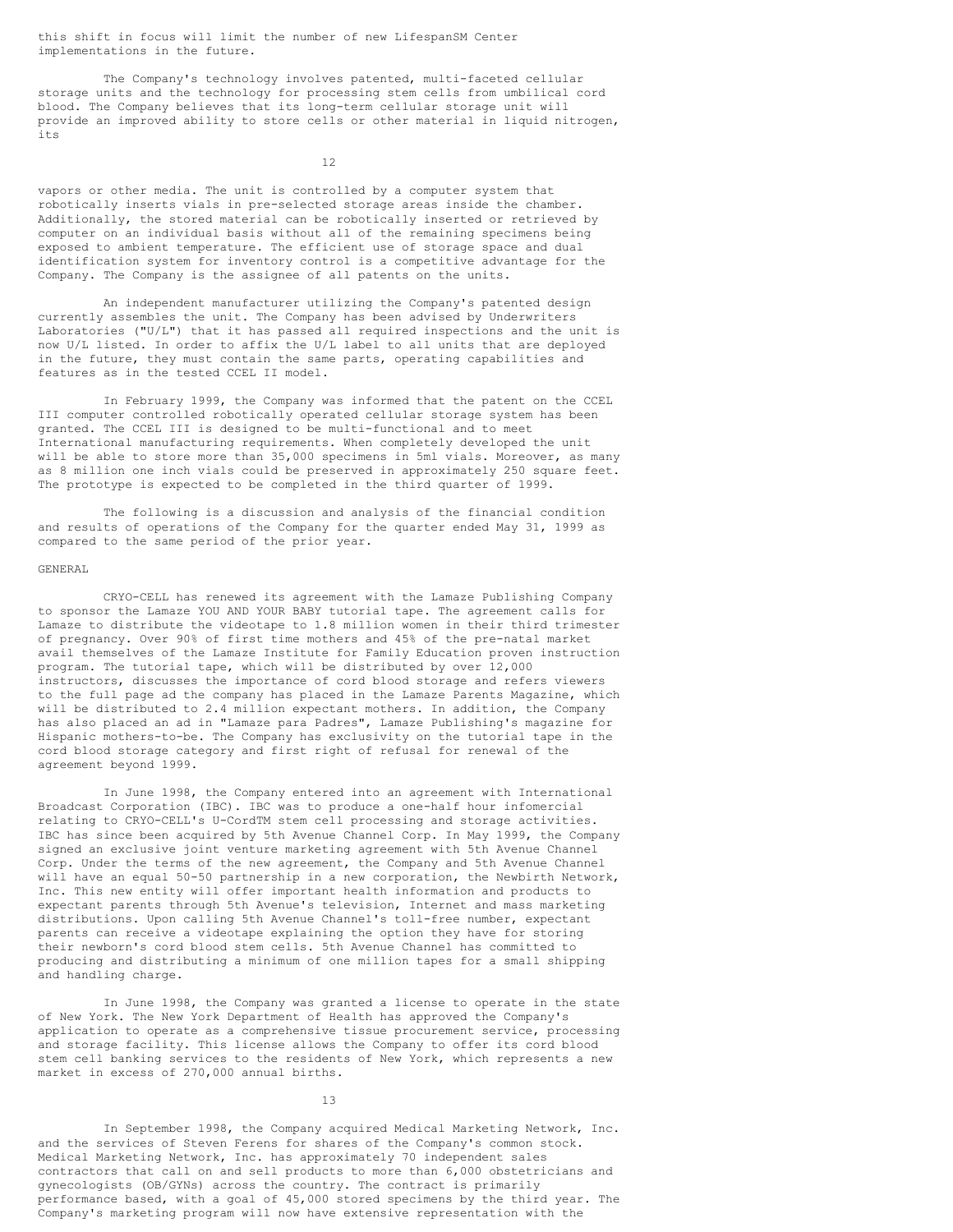medical community. This acquisition will allow physicians to make their OB patients more aware of this medical technology.

The Company markets its cellular banking services by targeting expectant parents through direct information to obstetricians, pediatricians, Lamaze instructors, childbirth educators, certified nurse-midwifes and other related healthcare professionals. In addition, the Company exhibits at conferences, trade shows and other media which focus on the expectant parent market. Of significant note is the increasing level of interest being generated by the Company's website, www.CRYO-CELL.com.

During the quarter, the Company continued its program of marketing its Revenue Sharing Agreements. Under this arrangement the Company shares its storage revenues with investors who receive entitlements on storage spaces.

### YEAR 2000

The Company has analyzed the Year 2000 (Y2K) impact on its business and has determined that this will not have a material impact to the Company's business, products, operations or financial condition. The Company does not use any internally developed application platforms. All business support systems and applications are created on commercially available packages that are either already confirmed to be Y2K compliant, or will be compliant with an upgrade to the latest release. All software upgrades are scheduled for completion during the third quarter of 1999. An Integrated Systems Test will be scheduled once all of the software applications have been upgraded.

The outside independent contractor responsible for manufacturing the CCEL II Cellular Storage System has certified that, once the operating system and database applications have been upgraded to the most current release, it will be Y2K compliant. The upgrades are scheduled for implementation during the third quarter of 1999.

The Company has required commitment from its vendors that they will provide the Company uninterrupted service before, during, and after January 1, 2000. All of the mission critical vendors the Company uses are either already Y2K compliant, or will be compliant by the end of the third quarter of 1999.

## MANAGEMENT

At present there are 15 employees on the staff of the Company. Daniel D. Richard serves as the Chairman of the Board and Chief Executive Officer.

In February 1998, Gerald F. Maass joined the Company as Executive Vice President and General Manager. Mr. Maass resigned from a 10 year tenure with Johnson & Johnson (Critikon) where he served as International Director of Marketing. Mr. Maass' international contacts will be invaluable in the development of strategic alliances for the Company's proprietary technology in foreign markets. Along with extensive marketing experience, Mr. Maass also brings to CRYO-CELL experience in the medical technology field. In September 1998, Mr. Maass was appointed a member of the Company's Board of Directors.

In April 1999, Geoffrey J. O'Neill, Ph.D. joined the Company as Laboratory Director. Prior to joining the Company Dr. O'Neill was at Florida Medical Center, Ft. Lauderdale, Florida where he established an autologous program for the collection, isolation and cryopreservation and storage of hematopoietic progenitor cells, primarily for breast cancer patients. Dr. O'Neill was previously Director of the Bone Marrow Laboratory at the University of Miami/Jackson Memorial Hospital, establishing the

14

laboratory within the Department of Pathology. As Assistant Director of the Transfusion Service, he had responsibility for this AABB accredited program, which supported both allogenic and autologous stem cell transplants. Dr O'Neill did his post-doctoral fellowship in Immunobiology at Memorial Sloan-Kettering Cancer Center, NY, under the auspices of Dr. Robert A. Good, a pioneer in bone marrow transplantation. His undergraduate degree is in microbiology; his Ph.D. in immunology. A co-author of over 80 publications, Dr. O'Neill is an expert in the fields of immunohematolgy, blood banking, HLA typing and flow cytometry.

# RESULTS OF OPERATIONS

REVENUES. Revenues for the six months ended May 31, 1999 were \$531,216 as compared to \$88,475 for the same period in 1998. The increase reflects the significant growth in the processing and storage revenue associated with the Company's U-CordTM stem cell program. The Company believes that the growth is a result of its investments in its various marketing programs, including its activities with Lamaze Publishing, the launch of the Medical Marketing Network and the increased traffic on its updated website www.CRYO-CELL.com.

COST OF SALES. Cost of sales for the six months ended May 31, 1999 were \$231,438 as compared to \$24,482 in 1998. For the period ended May 31, 1999, \$20,660 of the total cost of sales represents the entitlements associated with the Revenue Sharing Agreements. The remaining cost of sales for the six months ended May 31,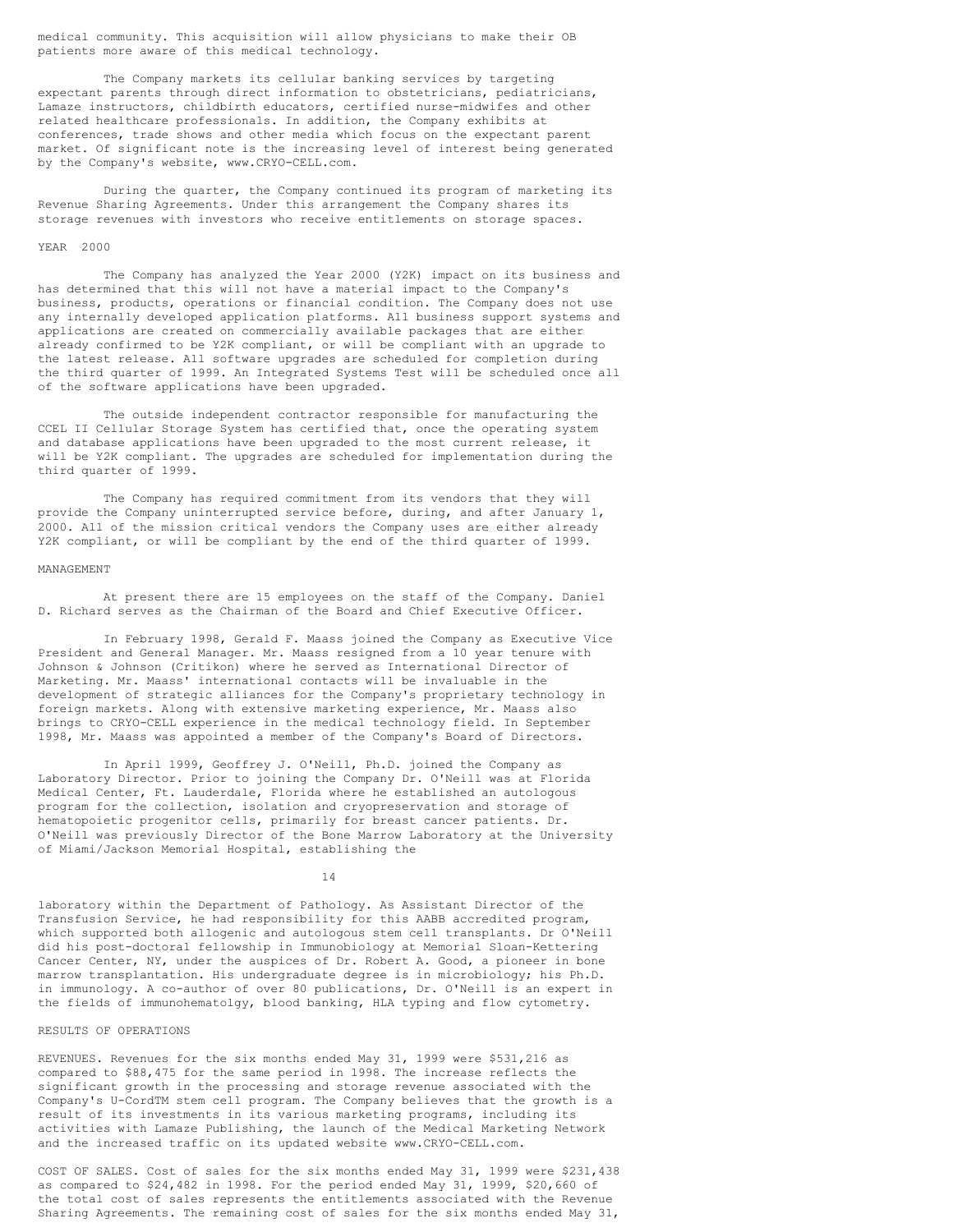1999 represents the associated expenses resulting from the processing and testing of the U-CordTM specimens in the Company's own state of the art laboratory in Clearwater, Florida.

MARKETING, GENERAL AND ADMINISTRATIVE EXPENSES. Marketing, general and administrative expenses during the six months ended May 31, 1999 were \$1,030,000 as compared to \$919,9599 in 1998. The increase reflects the expense of market development, client services associated with the Company's cellular storage program, continued product development, and the establishment of an expanded management team to handle the continuing growth. In addition, the Company incurred printing and promotional expenses associated with the marketing campaign with Lamaze Publishing Company and the Medical Marketing Network program.

RESEARCH, DEVELOPMENT AND RELATED ENGINEERING EXPENSES. Research, development and related engineering expenses for the six months ended May 31, 1999, were \$42,505 as compared to \$109,816 in 1998. The expenses incurred reflect the continued development of the Company's second generation cellular storage unit, as well as, the research and development of the Company's third generation cellular storage systems.

## LIQUIDITY AND CAPITAL RESOURCES

At May 31, 1999, the Company had cash and cash equivalents of \$123,072 as compared to \$133,133 at May 31, 1998. The decrease in cash and cash equivalents was a result of the funding of operations.

To date, the Company's sources of cash have been from the issuance of its own equities, the sale of Revenue Sharing Agreements, the borrowing on a line of credit, the borrowing on a convertible loan and the sale of subsidiary stock.

The Company anticipates that cash reserves, cash flows from operations and the anticipated sale of its preferred stock will be sufficient to fund its growth. Cash flows from operations will depend primarily on increasing revenues resulting from an extensive umbilical cord blood cellular storage marketing campaign. The Company's direct sales of its U-CordTM cellular storage program have begun to increase significantly due to the awareness being created through its activities with Lamaze Publishing, Medical Marketing Network, the Company's website and other forms of marketing exposure.

15

## FORWARD LOOKING STATEMENTS

In addition to historical information, this report contains forward-looking statements within the meanings of Section 27A of the Securities Act of 1933 and Section 21E of the Securities Exchange Act of 1934. The forward-looking statements contained herein are subject to certain risks and uncertainties that could cause actual results to differ materially from those reflected in the forward-looking statements. Factors that might cause such differences include, but are not limited to, those discussed in the section entitled "Management's Discussion and Analysis or Plan of Operation." Readers are cautioned not to place undue reliance on these forward-looking statements, which reflect management's analysis only as of the date hereof. CRYO-CELL International, Inc. (the "Company") undertakes no obligation to publicly revise these forward-looking statements to reflect events or circumstances that arise after the date hereof. Readers should carefully review the risk factors described in other documents the Company files from time to time with the Securities and Exchange Commission, including the most recent Annual Report on Form 10-K, Quarterly Reports on Form 10-Q to be filed by the Company in 1997 and any Current Reports on Form 8-K filed by the Company.

16

# PART II - OTHER INFORMATION

### ITEM 1. LEGAL PROCEEDINGS

I. In December, 1992, CRYO-CELL entered into an exclusive agreement with the University of Arizona to develop and enhance a commercial (paid for) autologous cord blood stem cell bank. CRYO-CELL provided the means for the University to obtain approximately 1400 paying clients. Prior to the termination of the exclusive agreement, which CRYO-CELL alleges was unwarranted, the University breached its contract with CRYO-CELL and entered into an Agreement with Cord Blood Registry, Inc. (CBR).

> On or about July 11, 1996, CRYO-CELL filed suit in San Francisco Superior Court against the University of Arizona, Dr. David Harris and Cord Blood Registry, Inc. The suit claimed breach of contract and other related business torts. Months later, after settlement discussions were unproductive, the University of Arizona counter-sued CRYO-CELL for breach of contract and negligent misrepresentation.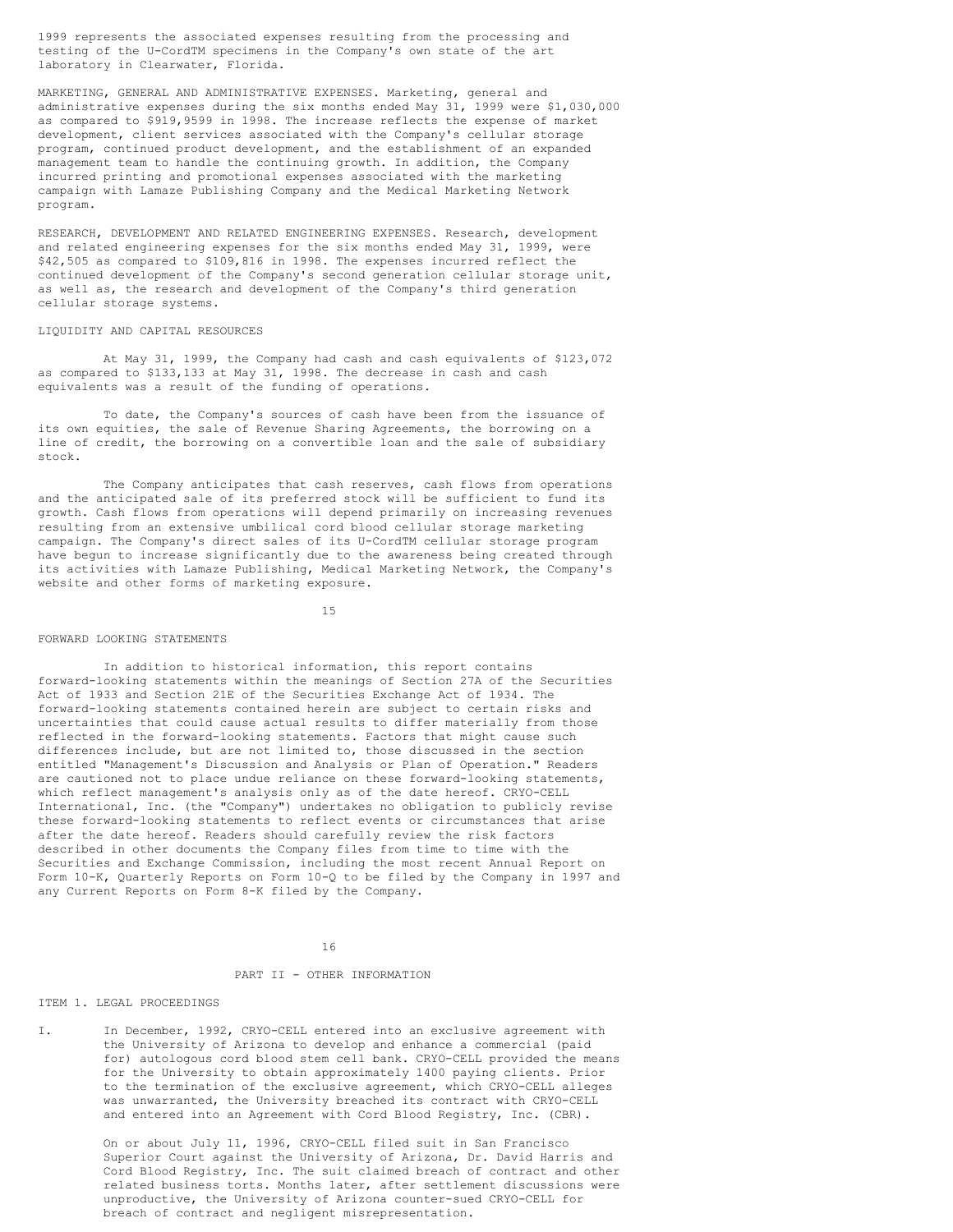Evidence surfaced at trial corroborating that in a subsequent contract between the University of Arizona and CBR, the parties had indemnified each other against:

- a. the interference in a legitimate business arrangement between CRYO-CELL and the University of Arizona
- b. disparagement of CRYO-CELL
- c. wrongful use of CRYO-CELL's material

On July 20, 1998, as a result of the evidence, the jury awarded \$1,050,000 against Defendant University of Arizona. In addition, an award of \$120,000 was granted against the University of Arizona and David Harris, individually, for misappropriation of trade secrets. The jury voted unanimously against the University and in favor of CRYO-CELL as to the counter claims.

The court rejected three post-trial motions by the University of Arizona including a request to reduce the award or set aside the verdict. The University is now appealing the judgment. The University has expressed a willingness to enter into settlement talks and such talks have commenced. The appellate briefs have yet to be filed.

II. CRYO-CELL retained the services of Horwitz & Beam, a California law firm, to handle the above described lawsuit including its allegations against CBR for interference in a legitimate contract between two parties and unfair business practices, among other claims. The court granted a summary judgment dismissal in favor of CBR. CRYO-CELL believes that Horwitz & Beam mishandled the CBR aspect of the case and certain aspects of its case against the University of Arizona. There is a dispute concerning the amount of fees owed by the Company to Horwitz & Beam.

> On February 10, 1999, the Company, the Company's Executive Vice President, the Company's legal counsel and the Company's CEO and Chairman were named as the defendants in a lawsuit filed in the Superior Court of Orange County, California by Horwitz & Beam, the attorneys which had represented CRYO-CELL in its suit against the University of Arizona et al. The plaintiff alleges breach of contract and seeks payment of \$129,822 in allegedly unpaid fees and costs associated with the University of Arizona litigation. The plaintiff also asserts claims of misrepresentation. In reference to these misrepresentation claims, plaintiff has filed a Statement of Damages, which asserts \$1,000,000 in general damages and \$3,500,000 in punitive damages.

The Company believes that the naming of certain officers and the Company attorney individually, (although they were operating in their corporate capacities) is an abuse of the civil process and, moreover, is an attempt to interfere with the Company's ability to raise additional capital.

17

The Company believes there is no merit to the suit. The Company believes that none of the claimed \$129,822 in fees is due and owing under the contract. The Company believes that Horwitz & Beam brought this action and improperly sought punitive damages for the purpose of interfering with the Company's efforts to raise and maintain additional capital.

Accordingly, on June 14, 1999, the Company filed: (1) an answer denying all liability; (2) a counterclaim for breach of contract and malpractice, seeking in excess of \$1 million in compensatory damages arising from the malpractice; (3) a motion to dismiss the individual defendants for lack of jurisdiction; and (4) a motion to dismiss all punitive damages allegations against the Company, pursuant to Rule 9(b) of the Federal Rules of Civil Procedure and Section 3294(a) of the California Civil Code, which does not authorize punitive damages in an action for breach of an obligation arising from contract. The motion to strike punitive damages has not yet been ruled on by the court.

ITEM 6. EXHIBITS AND REPORTS ON FORM 8-K

- (a) Exhibits 3.1 Certificate of Incorporation (1)
	- 3.11 Amendment to Certificate of Incorporation<br>3.2 By-Laws (1)
		- $Bv-Laws$  (1)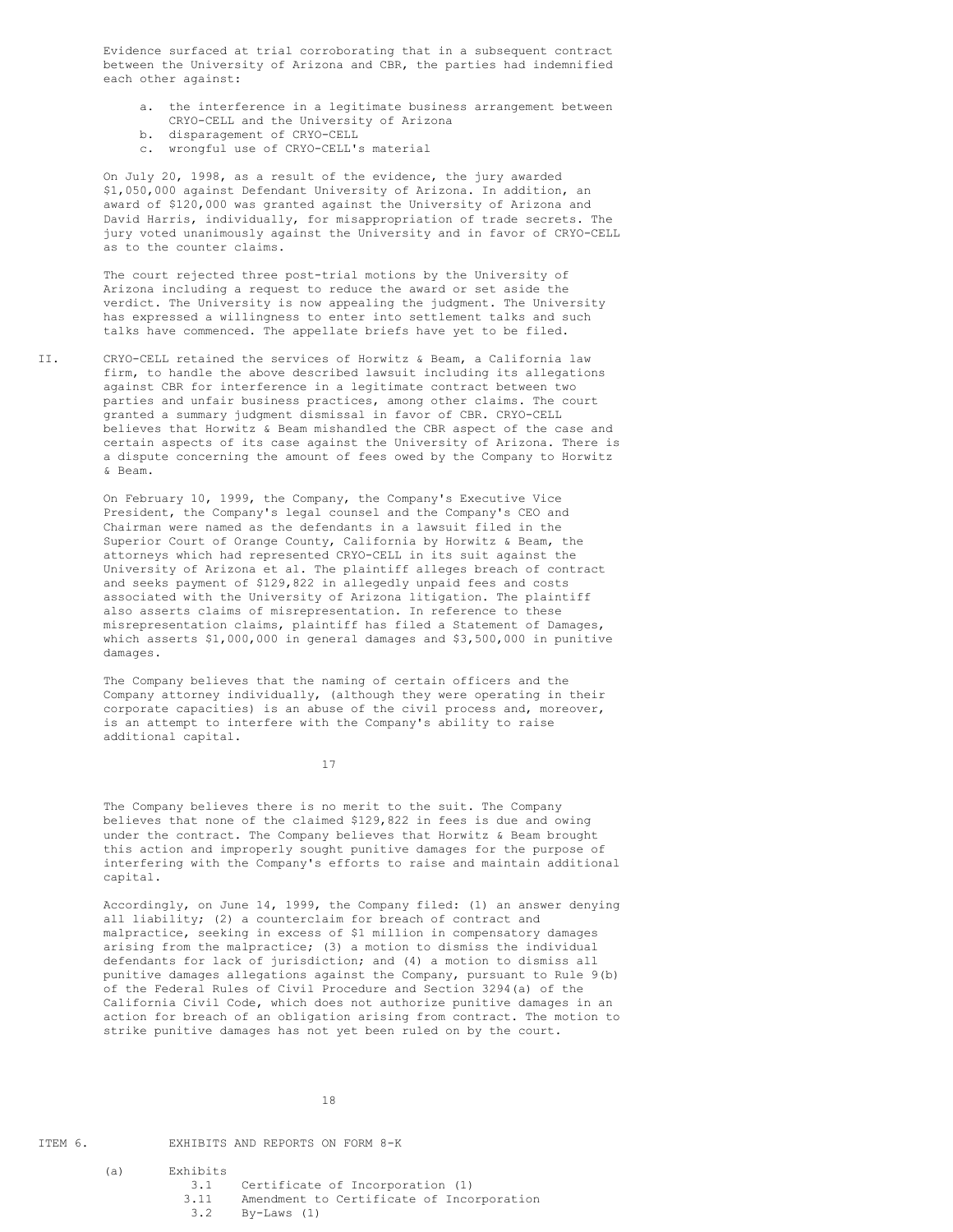- 3.21 Board Minutes to Amendment of By-Laws<br>10.11 Agreement with InstaCool of North Ame
- Agreement with InstaCool of North America, Inc. (2)
- 10.12 Agreement with the University of Arizona (2)<br>10.13 Agreement with Illinois Masonic Medical Cent
- Agreement with Illinois Masonic Medical Center (4)
- 10.14 Agreement with Bio-Stor (4)<br>10.15 Agreement with Gamida-MedEg
- Agreement with Gamida-MedEquip (4)
- 10.16 Agreement with ORNDA HealthCorp (Tenet HealthSystem Hospitals, Inc.) (4)
- 10.17 Convertible Note from Net/Tech International, Inc. Dated November 30, 1995 (3)
- 10.18 Amended Agreement with Bio-Stor (5)
- 
- 10.19 Agreement with Dublind Partners, Inc. (6)<br>10.20 Agreement with Medical Marketing Network, Agreement with Medical Marketing Network, Inc. (6) 21 List of Subsidiaries (3)
- 27 Financial Data Schedule

-------------------

- (1) Incorporated by reference to the Company's Registration Statement on Form S-1 No. 33-34360).
- (2) Incorporated by reference to the Company's Annual Report on Form 10-K for the year ended November 30, 1994.
- (3) Incorporated by reference to the Company's Annual Report on Form 10-K for the year ended November 30, 1995.
- (4) Incorporated by reference to the Companyis Annual Report on Form 10-K for the year ended November 30, 1996.
- (5) Incorporated by reference to the Company's Annual Report on Form 10-K for the year ended November 30, 1997.
- (6) Incorporated by reference to the Companyis Annual Report on Form 10-K for the year ended November 30, 1998.

(b) Reports on Form 8-K.

- (1) Form 8-K filed September 12, 1997 Resignation of William C. Hardy as President, Chief Operating Officer and member of the Board. Resignation of Leonard Green from the Board of Directors.
- (2) Form 8-K filed November 18, 1997 Company filed a multi-count lawsuit in the United States District Court, Northern District of New York claiming that Stainless Design Corporation of Saugerties, New York breached its contract.

Supplemental Information to be furnished with reports filed pursuant to Section 15(d).

(c) No annual reports or proxy material have been sent to security holders for the current fiscal year. Copies of any such report or proxy material so furnished to security holders subsequent to the filing of the annual report on this form will be furnished to the Commission when sent to security holders.

## 19

## SIGNATURES

Pursuant to the requirements of the Securities Exchange Act of 1934, the Registrant has duly caused this report to be signed on its behalf by the undersigned thereunto duly authorized.

CRYO-CELL INTERNATIONAL, INC.

/s/ DANIEL D. RICHARD ---------------------------------------- Daniel D. Richard Chief Executive Officer

Date: July 15, 1999

20

## EXHIBIT INDEX

EXHIBIT DESCRIPTION

- ------- ----------- Financial Data Schedule